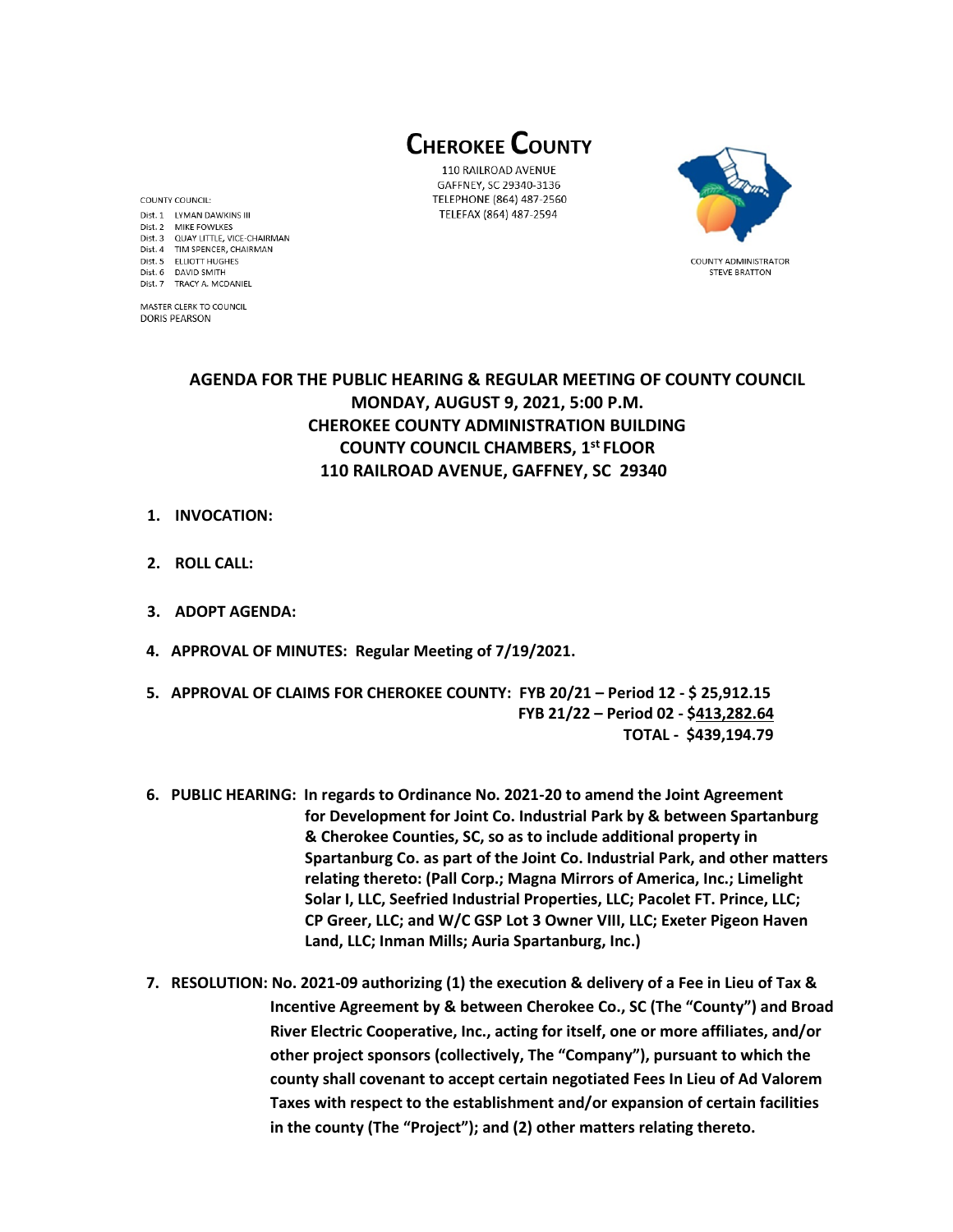#### **PAGE 2 – AGENDA FOR PH & REGULAR MEETING, 8/9/21**

### **08. ORDINANCES:**

- **3rd Reading of Ordinance No. 2021-20 to amend the Agreement for Development for Joint County Industrial Park by & between Spartanburg & Cherokee Counties, SC, so as to include additional property in Spartanburg County as part of the Joint County Industrial Park and other matters relating thereto. (Pall Corp.; Magna Mirrors of America, Inc.; Limelight Solar I, LLC; Seefried Industrial Properties, LLC; Pacolet FT. Prince, LLC; CP Greer, LLC, & W/C GSP Lot 3 Owner VIII, LLC; Exeter Pigeon Haven Land, LLC; Inman Mills; Auria Spartanburg, Inc.).**
- **2 nd Reading of Ordinance No. 2021-21 authorizing the development of a Jointly Owned & Operated Industrial/Business Park (Project Hammer) in conjunction with Spartanburg Co., such Industrial/Business Park to be geographically located in Cherokee Co. and established pursuant to Section 4-1- 170 of the Code of Laws of SC, 1976, as amended; to provide for a Written Agreement with Spartanburg County to provide for the expenses of the Park, the percentage of revenue application, and the distribution of Fees In Lieu of Ad Valorem Taxation; and other matters related thereto.**
- **2nd Reading of Ordinance No. 2021-22 authorizing (1) the execution & delivery of a Fee in Lieu of Tax and Incentive Agreement by & between Cherokee Co., SC (The "County") and a company known to the county as Project Hammer, acting for itself, one or more affiliates, and/or other project sponsors (collectively, The "Company"), pursuant to which the county shall covenant to accept certain negotiated Fees In Lieu of Ad Valorem Taxes with respect to the establishment and/or expansion of certain facilities in the county (The "Project"); (2) the benefits of a Multi-County Industrial or Business Park to be made available to the Company and the Project; (3) certain Special Source Revenue Credits in connection with The Project; and (4) other matters relating thereto.**
- **1 st Reading of Ordinance No. 2021-23 authorizing (1) the execution & delivery of a Fee in Lieu of Tax & Incentive Agreement by & between Cherokee County, SC (The "County"), and Broad River Electric Cooperative, Inc., acting for itself, one or more affiliates, and/or other project sponsors (collectively, The "Company"), pursuant to which the County shall covenant to accept certain negotiated Fees in Lieu of Ad Valorem Taxes with respect to the establishment and/or expansion of certain facilities in the County (The "Project"); and (2) other matters relating thereto.**

#### **09. ACTION ITEM:**

• **Purchase of Generator for Detention Center**